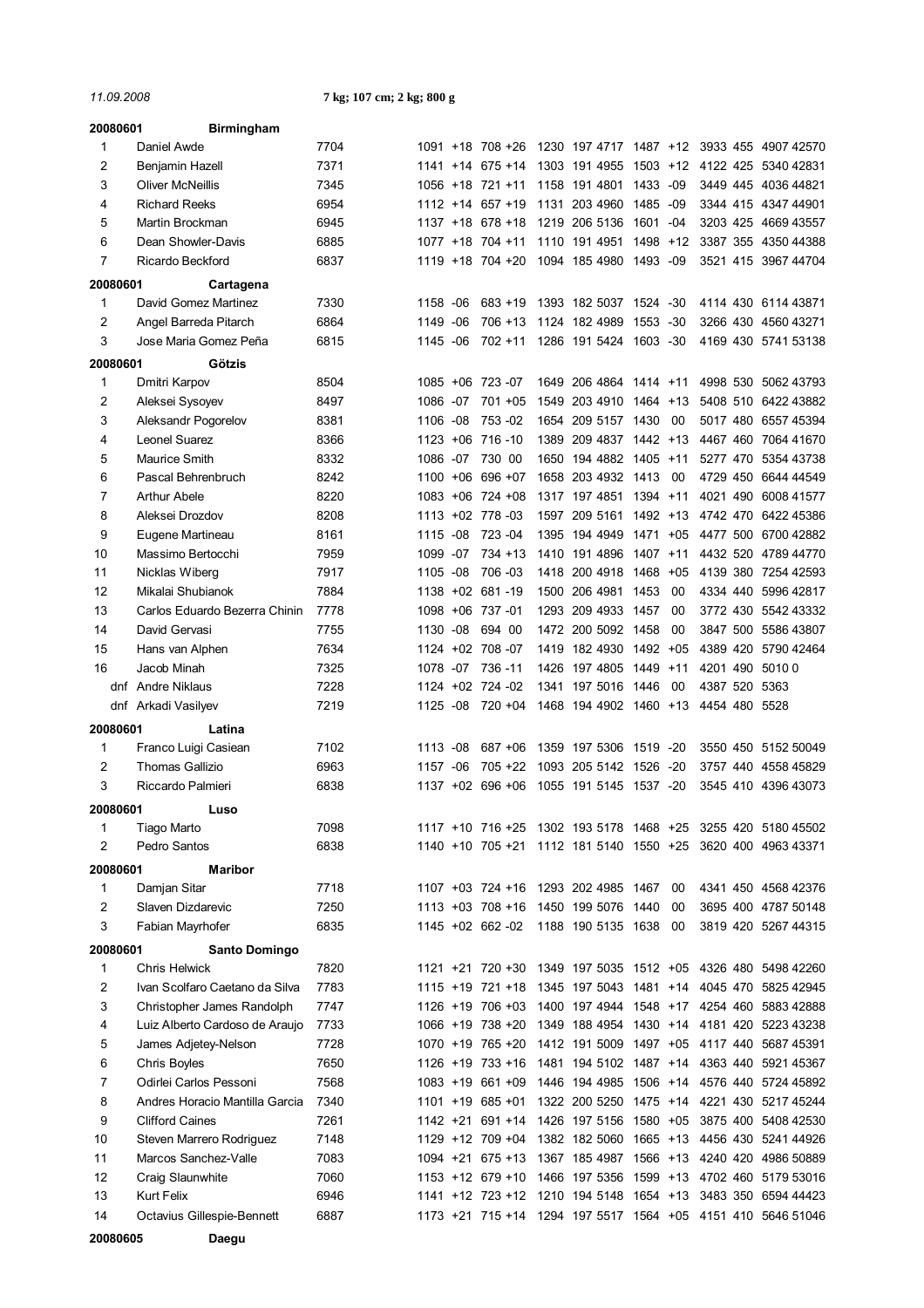| 1        | Kim Kun-woo               | 7231 |   |              |                      |      |                                         |          |  |                                                             |    |
|----------|---------------------------|------|---|--------------|----------------------|------|-----------------------------------------|----------|--|-------------------------------------------------------------|----|
| 20080605 | Staiki                    |      |   |              |                      |      |                                         |          |  |                                                             |    |
| 1        | Aliaksandr Korzun         | 7445 |   |              | 1068 +13 681 +01     |      |                                         |          |  | 1255 203 4899 1496 +22 3798 430 5437 45737                  | -1 |
| 2        | Aliaksandr Khilimon       | 7110 |   | $1182 + 13$  | 660 +03              |      |                                         |          |  | 1376 200 5449 1575 +22 4050 460 5465 43954                  |    |
| 20080607 | Yalta                     |      |   |              |                      |      |                                         |          |  |                                                             |    |
| 1        | Olexiy Kasyanov           | 8086 |   | 1065 -04     | 772 +06              |      | 1479 201 4746 1496 -13                  |          |  | 3997 440 4982 42227                                         |    |
| 2        | Mykola Shulha             | 7258 |   | 1136 -04     | 689 + 09             |      | 1451 186 4946 1527 -13                  |          |  | 4465 400 5200 45360                                         |    |
| 3        | Oleksiy Hordiyenko        | 7112 |   | 1174 -04     | $718 + 17$           |      | 1331 210 5161                           | 1553 -13 |  | 4162 350 5459 45243                                         |    |
| 4        | Oleksandr Marchuhaytes    | 7002 |   | 1126 -04     | $668 + 20$           |      | 1248 192 4939 1588 -13                  |          |  | 3718 460 4932 50570                                         |    |
| 20080607 | Zielona Gora              |      |   |              |                      |      |                                         |          |  |                                                             |    |
| 1        | <b>Marcin Drozdz</b>      | 7637 |   | 1122 +15 705 |                      |      |                                         |          |  | 1412 207 5145 1507 +15 4057 460 5920 45094                  |    |
| 2        | Dawid Pyra                | 7597 |   | 1109 +15 692 |                      |      | 1300 195 4886 1483 +15                  |          |  | 3921 480 5102 43755                                         |    |
| 3        | Lukasz Placzek            | 7401 |   | 1113 +15 695 |                      | 1355 | 198 4959 1594 +15                       |          |  | 3898 420 6030 44526                                         |    |
| 4        | Karol Bodula              | 7307 |   | 1143 -04     | 638                  |      | 1509 189 5204 1487 +15                  |          |  | 4366 450 5239 44341                                         |    |
| 5        | Michal Chalabala          | 7257 |   | 1159 -04     | 660                  |      | 1369 198 4979 1490 +15                  |          |  | 4116 410 5021 43725                                         |    |
| 6        | Krzysztof Plaskota        | 7133 |   | 1134 +15 687 |                      |      |                                         |          |  | 1281 198 5242 1514 +15 4146 400 5644 45501                  |    |
| 20080608 | <b>Arles</b>              |      |   |              |                      |      |                                         |          |  |                                                             |    |
| 1        | Nadir El Fassi            | 8123 | W |              | 1085 +89 747 +58     |      |                                         |          |  | 1357 205 5122 1455 +17 4128 485 6042 42380                  |    |
| 2        | Romain Barras             | 8086 | W |              | 1089 +89 716 +48     |      | 1465 196 5073 1425 +17                  |          |  | 4323 495 6056 43375                                         |    |
| 3        | Franck Logel              | 7947 | W |              | 1066 +89 754 +31     |      | 1222 205 5016 1473 +21                  |          |  | 4311 495 4946 43673                                         |    |
| 4        | Julien Choffart           | 7922 | W |              | 1101 +53 737 +62     |      |                                         |          |  | 1375 199 5032 1467 +32 4308 465 5971 43683                  |    |
| 5        | Hamdi Dhouibi             | 7821 | W |              | 1069 +52 701 +20     |      | 1455 187 5124 1469 +17                  |          |  | 4005 495 5526 42889                                         |    |
| 6        | Vitali Smirnov            | 7793 |   |              | 1119 +36 698 +30     |      |                                         |          |  | 1394 193 5052 1492 +32 4403 465 6022 42802                  |    |
| 7        | <b>Brent Newdick</b>      | 7660 | W |              | 1083 +52 747 +51     |      | 1299 196 5128 1446 +17                  |          |  | 4216 435 5166 43856                                         |    |
| 8        | Eelco Sintnicolaas        | 7507 | W |              | 1069 +89 720 +37     |      | 1309 181 4991 1476 +21                  |          |  | 3375 485 4994 43453                                         |    |
| 9        | Kyle McCarthy             | 7492 | W |              | 1140 +36 698 +53     |      | 1395 196 5095 1530 +24                  |          |  | 4113 455 5567 43749                                         |    |
| 10       | Alvaro Contreras Polin    | 7490 | W |              | 1122 +44 752 +49     |      | 1274 202 5226 1558 +26                  |          |  | 3347 435 5938 42279                                         |    |
| 11       | Christian Laugesen        | 7472 | W |              | 1093 +89 708 +63     |      | 1157 205 4969 1437 +17                  |          |  | 3411 435 4545 42274                                         |    |
| 12       | Jarrod Sims               | 7329 | W |              | 1081 +52 690 +35     |      | 1309 196 5048 1539 +32                  |          |  | 3725 415 5249 43591                                         |    |
| 13       | Peter Skoumal             | 7327 | W |              | 1084 +52 713 +41     |      | 1228 190 5210 1616 +26                  |          |  | 3843 505 4528 43143                                         |    |
| 14       | Bjørn Sigurd Sommerfeldt  | 7297 | W |              | 1121 +44 721 +39     |      | 1348 184 5340 1526 +26                  |          |  | 4186 435 5442 43599                                         |    |
| 15       | Alexandre Anty            | 7295 | W |              | 1145 +44 682 +36     |      | 1186 190 5026                           | 1496 +24 |  | 3686 445 5257 41910                                         |    |
| 16       | Knut Harald Sommerfeldt   | 7254 | W |              | $1128 + 53$ 711 + 23 |      | 1316 187 5381                           | 1497 +24 |  | 4095 455 5950 45962                                         |    |
| 17       | Nicolas Moulay            | 7246 | W |              | 1112 +36 739 +52     |      | 1265 208 5008                           | 1572 +26 |  | 3793 435 4357 45810                                         |    |
| 18       | Oscar Gonzalez Garrido    | 7240 | W |              | 1122 +52 711 +37     |      | 1323 193 5185 1483 +17                  |          |  | 3852 405 4862 43199                                         |    |
| 19       | Kevin Chaffre             | 7174 | W |              |                      |      |                                         |          |  | 1115 +36 703 +55 1185 193 5181 1467 +32 3752 445 4525 43889 |    |
| 20       | Yann Celli                | 7139 | W |              |                      |      |                                         |          |  | 1117 +53 695 +19 1303 193 5266 1557 +26 3705 465 5464 45995 |    |
| 21       | Ali Kame                  | 7082 | W |              |                      |      | 1118 +44 665 +52 1261 187 5073 1472 +21 |          |  | 3434 395 5702 43885                                         |    |
| 22       | Guillaume Barras          | 7068 |   |              |                      |      |                                         |          |  | 1132 +36 678 +11 1315 184 5163 1520 +32 3819 405 4942 42570 |    |
| 20080608 | <b>Dallas</b>             |      |   |              |                      |      |                                         |          |  |                                                             |    |
| 1        | Joseph Cebulski           | 7907 | W |              |                      |      |                                         |          |  | 1135 +43 682 +02 1382 203 4930 1503 +22 4629 470 6089 42941 |    |
| 2        | Matt Chisam               | 7694 | W |              |                      |      |                                         |          |  | 1116 +43 667 +15 1421 194 5176 1493 +04 4392 510 5625 43978 |    |
| 3        | Michael II Marsh          | 7521 |   |              | 1096 +39 689 +08     |      | 1415 192 5063 1470 +04                  |          |  | 4000 450 5506 44768                                         |    |
| 4        | Christopher Staton        | 7391 |   |              |                      |      | 1108 +43 708 +12 1293 209 5226 1474 +04 |          |  | 3942 450 5324 50685                                         |    |
| 5        | Daniel Patton             | 7091 |   |              |                      |      |                                         |          |  | 1085 +39 669 +16 1273 188 4949 1602 +22 3451 430 5412 44725 |    |
| 6        | Kenny Greaves             | 7006 |   |              |                      |      |                                         |          |  | 1163 +13 636 +21 1190 185 5045 1612 +22 3393 490 5417 42786 |    |
| 7        | <b>Andrew Hall</b>        | 6950 |   |              |                      |      |                                         |          |  | 1153 +13 653 +15 1419 192 5182 1547 +22 4349 400 6671 54915 |    |
| 8        | Adolphus Jones            | 6852 |   |              |                      |      |                                         |          |  | 1123 +39 667 +05 1171 197 4892 1554 +22 2978 370 4417 42277 |    |
| 20080608 | <b>Jablonec nad Nisou</b> |      |   |              |                      |      |                                         |          |  |                                                             |    |
| 1        | Adam Formanek             | 7367 |   |              |                      |      |                                         |          |  | 1158 -18 700 +09 1286 197 4994 1547 -15 3430 450 5531 42275 |    |
| 20080608 | Jyväskylä                 |      |   |              |                      |      |                                         |          |  |                                                             |    |
|          | 1 EF Jaakko Ojaniemi      | 7694 |   |              |                      |      |                                         |          |  | 1136 -19 709 +15 1498 193 5087 1563 +21 4181 465 6517 44035 |    |
| 2 EF     | <b>Madis Kallas</b>       | 7575 |   | 1134 -19     | 730 +15              |      | 1444 199 5192 1478 +21                  |          |  | 4580 455 5192 45740                                         |    |
| 3 EF     | Tarmo Riitmuru            | 7553 |   |              |                      |      | 1142 -19 711 +02 1345 202 5075 1508 +21 |          |  | 4297 455 5157 43771                                         |    |
| 4 EF     | Mikk Mihkel Arro          | 7438 |   |              | $1120 +07$ 685 +17   |      |                                         |          |  | 1465 190 5205 1486 +13 4327 435 6216 50097                  |    |
| 5 EF     | Samuel Linden             | 7391 |   |              | 1149 +07 666 +08     |      | 1398 202 5048 1491 +13                  |          |  | 3873 425 5532 43613                                         |    |
| 6 EF     | Mikko Halvari             | 7390 |   |              | 1135 -19 678 -04     |      | 1396 184 5117 1503 +21                  |          |  | 5055 435 5787 50247                                         |    |
| 7 EF     | <b>Björn Barrefors</b>    | 7316 |   |              | 1155 -19 730 +06     |      | 1266 202 5148 1480 +21                  |          |  | 3705 455 4989 44820                                         |    |
|          | 8 EF Lassi Raunio         | 7169 |   |              | 1134 +07 655 -08     |      |                                         |          |  | 1361 199 5286 1469 +13 4323 455 5484 52282                  |    |
|          | 9 EF Jari Olli            | 6876 |   |              |                      |      |                                         |          |  | 1167 -19 709 +14 1329 187 5190 1539 +21 3883 455 4743 51946 |    |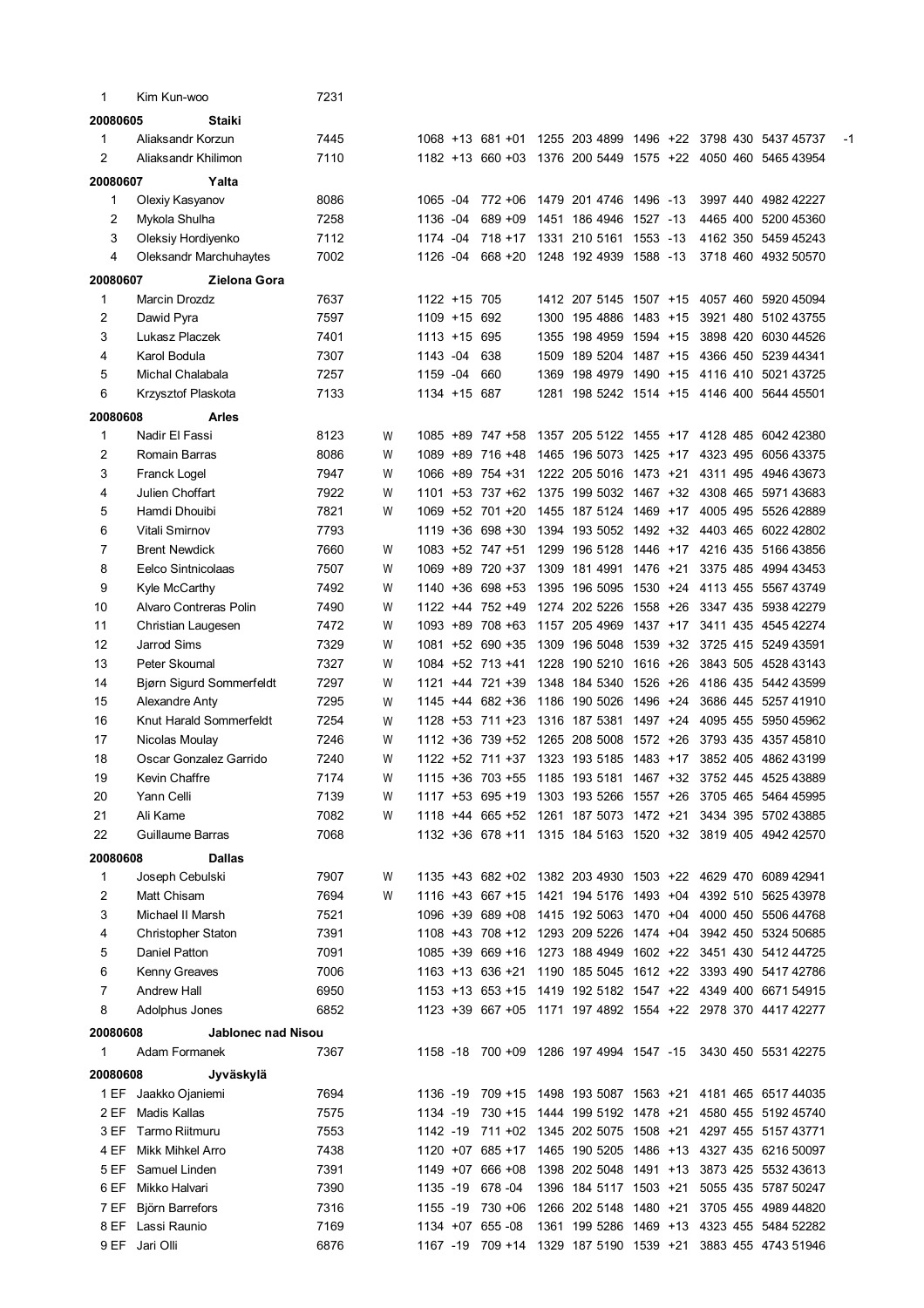|              | 10 EF Päärn Brauer           | 6857 | 1190 -19    |     | $656 + 18$       |      |                                         |          |       |  | 1480 172 5278 1686 +13 4341 435 5459 43670                  |
|--------------|------------------------------|------|-------------|-----|------------------|------|-----------------------------------------|----------|-------|--|-------------------------------------------------------------|
|              | 11 EF Lasse Ohtamaa          | 6804 | 1155 +07    |     | $640 + 03$       |      | 1359 181 5181 1581 +13                  |          |       |  | 4273 335 6104 44584                                         |
|              | 1 u23 Tero Ojala             | 7364 | 1164        | -05 | 691 - 07         |      | 1318 190 5115 1615 -16                  |          |       |  | 4134 465 6673 44608                                         |
|              | 2 u23 Rasmus Carlsson        | 6879 | 1139 -05    |     | $659 + 20$       |      | 1323 190 5108 1635 -16                  |          |       |  | 3539 465 4880 45588                                         |
| 20080608     | <b>Reims</b>                 |      |             |     |                  |      |                                         |          |       |  |                                                             |
| 1            | Benjamin Plaisant            | 6900 | 1132        |     | $683 + 20$       |      |                                         |          |       |  | 1074 180 5086 1532 +21 3339 430 5290 43289                  |
|              |                              |      |             |     |                  |      |                                         |          |       |  |                                                             |
| 20080608     | Thessaloniki                 |      |             |     |                  |      |                                         |          |       |  |                                                             |
| 1            | Konstadinos Karamousalis     | 7281 | 1170 -02    |     | 661 +13          |      | 1414 191 5101 1525 -02                  |          |       |  | 3782 470 5126 42890                                         |
| 2            | Kiriakos Pilidis             | 7181 | 1102 -02    |     | 749 +13          |      | 1281 191 5150                           | 1589     | $-02$ |  | 3982 410 5242 45445                                         |
| 3            | Mihail Papaioannou           | 6894 | 1153 -02    |     | 641 - 04         |      | 1317 185 5239 1521 -02                  |          |       |  | 3872 430 5321 45081                                         |
| 20080608     | Valmiera                     |      |             |     |                  |      |                                         |          |       |  |                                                             |
| 1            | Atis Vaisjuns                | 7297 | 1140 -06    |     | $716 + 16$       |      | 1391 202 5086 1539 +08                  |          |       |  | 4190 440 5649 52416                                         |
| 2            | Egons Lacis                  | 6887 | 1163 -06    |     | $665 + 10$       |      |                                         |          |       |  | 1594 184 5449 1628 +08 4571 440 5256 51782                  |
| 20080612     | <b>Des Moines</b>            |      |             |     |                  |      |                                         |          |       |  |                                                             |
| 1            | <b>Ashton Eaton</b>          | 8055 | 1064 -11    |     | 768 - 26         |      | 1279 196 4725 1427 +18                  |          |       |  | 3996 460 5393 43305                                         |
| 2            | Jangy Addy                   | 7916 | 1087 -11    |     | 731 - 13         | 1531 | 196 4852 1374 +18                       |          |       |  | 4706 430 5267 50513                                         |
| 3            | Gonzalo Barroilhet           | 7907 | 1122 -04    |     | 712 - 06         |      | 1345 202 5061 1411 +18                  |          |       |  | 4312 520 5584 45079                                         |
| 4            | Nicholas Adcock              | 7612 | 1118 -10    |     | 687 - 20         |      | 1350 199 4888 1459 -14                  |          |       |  | 3742 460 5335 43553                                         |
| 5            | Christopher Richardson       | 7594 |             |     | 1126 +01 733 -24 |      | 1466 196 5251 1488 +12                  |          |       |  | 4355 430 6575 50516                                         |
| 6            | Raven Cepeda                 | 7581 | 1125 -11    |     | 652 - 15         | 1460 | 190 5158 1465 -07                       |          |       |  | 4197 510 5470 44401                                         |
| 7            | Lars Vikan Rise              | 7534 | 1147 +01    |     | 684 - 14         | 1604 | 196 5057 1552 -14                       |          |       |  | 4296 460 5285 44407                                         |
| 8            |                              | 7477 | 1094 -11    |     | 705 - 12         |      | 1461 202 5121 1456 -14                  |          |       |  | 4093 400 5663 50361                                         |
|              | <b>Rickey Moody</b>          |      |             |     |                  |      |                                         |          |       |  |                                                             |
| 9            | Tyler Koskenoja              | 7449 | $1143 + 01$ |     | 650 - 02         |      | 1344 190 4980 1493 +12                  |          |       |  | 4109 420 5949 42100                                         |
| 10           | Mat Clark                    | 7430 | 1113 -11    |     | 696 - 10         |      | 1237 202 4951 1573 -14                  |          |       |  | 3711 440 4914 41731                                         |
| 11           | Stefan Hommel                | 7292 | 1128 -10    |     | 674 + 07         |      | 1452 187 5027 1500 +12                  |          |       |  | 4498 450 4878 50271                                         |
| 12           | <b>Michael Patrick Ayers</b> | 7288 | 1117 -11    |     | 665 - 15         |      | 1256 187 4987 1591 -14                  |          |       |  | 3790 500 5330 44140                                         |
| 13           | Justin Johnson               | 7256 | $1125 + 01$ |     | 687 - 10         | 1241 | 208 4995                                | 1446 +18 |       |  | 3714 410 4670 44759                                         |
| 14           | Tommy Wolfe                  | 7092 | 1122 -10    |     | $646 + 05$       | 1356 | 196 5388                                | 1524 +14 |       |  | 4144 470 5587 51634                                         |
| 15           | B. J. Parish                 | 7033 | 1125 -04    |     | 649 - 09         |      | 1322 190 5045                           | 1605 -14 |       |  | 4196 420 5190 44945                                         |
| 16           | Rodney J. McGinnis           | 7019 | 1159 +01    |     | 674 - 42         |      | 1350 184 5189 1525 +14                  |          |       |  | 3569 420 5944 44596                                         |
| 17           | Shawn Colligan               | 6839 | 1128        | -04 | 629 - 07         |      | 1200 187 4907 1480 +13                  |          |       |  | 3331 410 4749 44682                                         |
| 20080613     | Newberg                      |      |             |     |                  |      |                                         |          |       |  |                                                             |
| 1            | Christopher James Randolph   | 8066 |             |     | 1126 +23 735 +05 |      | 1373 207 4861 1436 +22                  |          |       |  | 4550 490 5640 44744                                         |
| 2            | Lysias Edmonds               | 7722 |             |     | 1086 +23 713 +01 |      | 1123 201 4855                           | 1418 +22 |       |  | 3405 520 4773 43603                                         |
| 3            | Cody Fleming                 | 6991 |             |     |                  |      |                                         |          |       |  | 1153 +23 673 +12 1420 195 5249 1624 +22 4301 410 5088 45071 |
| 20080615     | <b>Bad Oeynhausen</b>        |      |             |     |                  |      |                                         |          |       |  |                                                             |
|              | 1 u23 Arthur Kleiber         | 6965 |             |     |                  |      |                                         |          |       |  | 1142 00 673 +01 1120 188 5174 1522 00 3518 460 4683 43168   |
|              |                              |      |             |     |                  |      |                                         |          |       |  |                                                             |
| 20080615     | Calgary                      |      |             |     |                  |      |                                         |          |       |  |                                                             |
| 1            | Marcus Cunningham            | 6804 |             |     |                  |      |                                         |          |       |  | 1108 +21 721 +19 1157 183 4966 1501 +07 3125 360 4431 43958 |
| 20080615     | <b>Cormeilles-en-Parisis</b> |      |             |     |                  |      |                                         |          |       |  |                                                             |
|              | 1 u23 Antoine Michiardi      | 6888 |             |     |                  |      |                                         |          |       |  | 1147 -15 688 +14 1170 198 5006 1536 -15 3314 410 4103 43332 |
| 20080615     | Götzis                       |      |             |     |                  |      |                                         |          |       |  |                                                             |
| 1            | Adrian Rentsch               | 7080 |             |     | 1158 -05 689 00  |      |                                         |          |       |  | 1313 198 5158 1626 +01 3940 430 5263 44213                  |
| 20080615     | lquique                      |      |             |     |                  |      |                                         |          |       |  |                                                             |
| 1            | Odirlei Carlos Pessoni       | 7362 |             |     | 1101 -10 693 -11 |      |                                         |          |       |  | 1448 201 5096 1527 -02 4126 450 5596 52559                  |
| 2            | Anderson Estevao Venancio    | 6944 |             |     | 1105 -10 707 -17 |      | 1230 189 4960 1535 -02                  |          |       |  | 3038 400 5375 45997                                         |
| 3            |                              | 6915 |             |     | 1133 -10 691 -20 |      |                                         |          |       |  |                                                             |
|              | Tiago Marto                  |      |             |     |                  |      |                                         |          |       |  | 1303 183 5144 1513 -02 3765 380 5128 44609                  |
| 20080615     | Nice                         |      |             |     |                  |      |                                         |          |       |  |                                                             |
| 1            | Benjamin Coin                | 7075 |             |     |                  |      |                                         |          |       |  | 1148 +34 631 +22 1341 195 5204 1575 +02 3982 420 5975 44305 |
| 20080615     | Wesel                        |      |             |     |                  |      |                                         |          |       |  |                                                             |
| $\mathbf{1}$ | Christian Büscher            | 6909 |             |     |                  |      |                                         |          |       |  | 1171 -07 702 +05 1072 192 5034 1571 -05 3463 450 4683 43698 |
|              | out Frans Boumans            | 7066 |             |     |                  |      | 1133 +03 702 +11 1209 188 4968 1573 -05 |          |       |  | 3653 420 4968 43570                                         |
| 20080616     | Chelyabinsk                  |      |             |     |                  |      |                                         |          |       |  |                                                             |
| 1            | Aleksei Drozdov              | 8130 |             |     | 1115 +01 760 -06 |      |                                         |          |       |  | 1634 203 5021 1502 +02 4894 480 6054 50266                  |
| 2            | Mikhail Logvinenko           | 7811 |             |     | 1114 +01 748 -07 |      |                                         |          |       |  | 1381 191 4887 1424 +02 4504 470 4600 43963                  |
| 3            | Aleksandr Kislov             | 7643 |             |     | 1118 +01 689 -06 |      |                                         |          |       |  | 1508 203 5085 1478 +02 4281 470 5434 45956                  |
| 4            | Nikolai Tishchenko           | 7590 |             |     | 1128 +01 725 -05 |      | 1355 188 5041 1471 -14                  |          |       |  | 4609 450 5152 44013                                         |
| 5            | Aleksandr Zyabrev            | 7575 |             |     | 1096 +01 726 -08 |      |                                         |          |       |  | 1334 188 4943 1490 +02 3754 460 5264 43547                  |
|              |                              |      |             |     |                  |      |                                         |          |       |  |                                                             |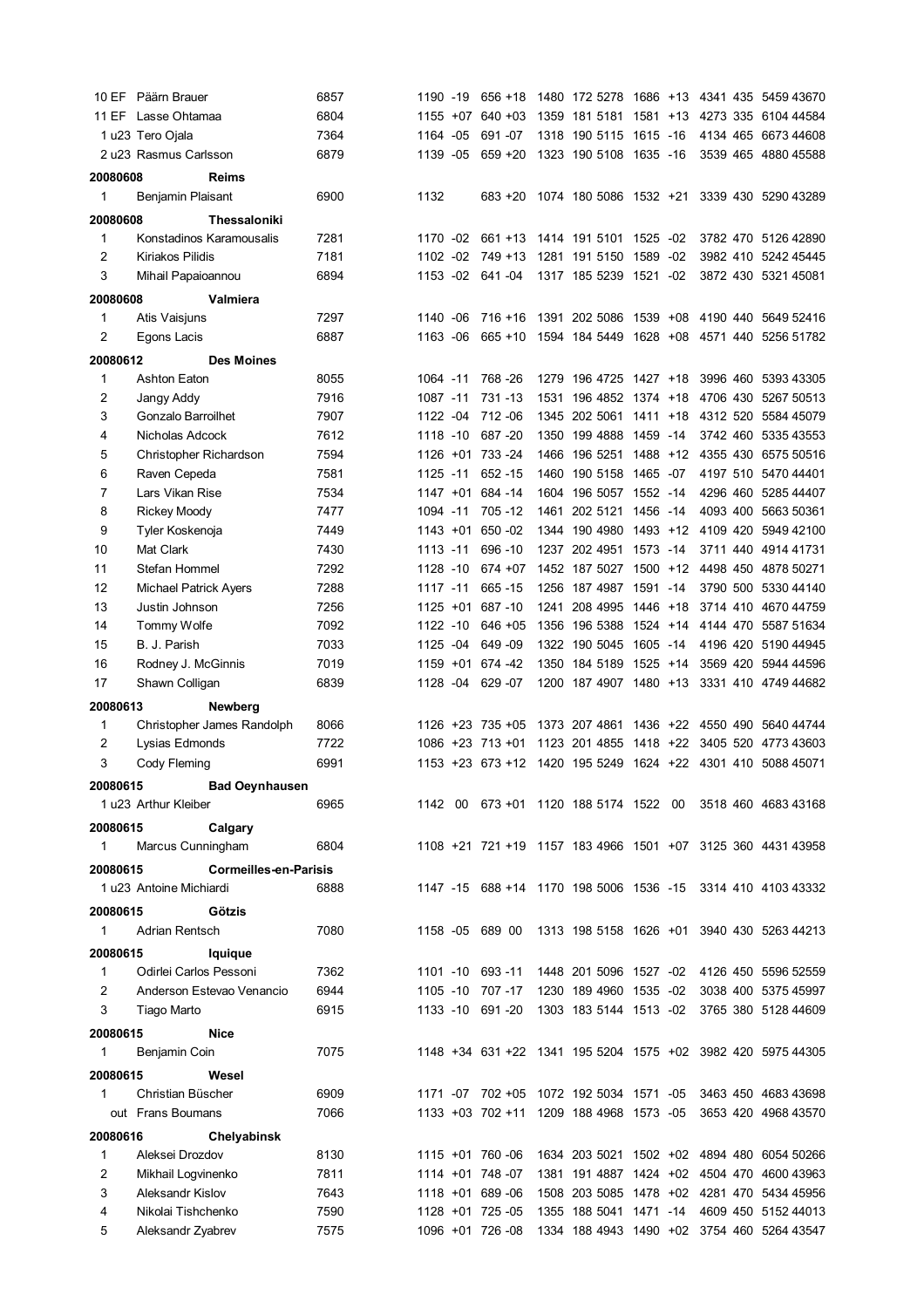| 6        | Aleksandr Tabala              | 7481 |             | 1174 +07 680 -04     |      | 1338 209 5167 1522 -14                  |      |       |  | 4265 440 5746 43348                                         |
|----------|-------------------------------|------|-------------|----------------------|------|-----------------------------------------|------|-------|--|-------------------------------------------------------------|
| 7        | <b>Filipp Britner</b>         | 7289 |             | 1165 +07 682 +05     |      | 1338 209 5128 1523 -14                  |      |       |  | 4108 430 5151 44631                                         |
| 8        | Konstantin Vasyanin           | 7075 |             | 1167 +07 688 -06     |      | 1213 188 5058 1550 +06                  |      |       |  | 3574 460 5212 43759                                         |
| 9        | Andrei Demyanov               | 7063 |             | 1184 +07 729 -06     |      | 1210 197 5179 1573 -14                  |      |       |  | 3615 480 5319 50342                                         |
| 10       | Kirill Garifulin              | 6857 |             | 1141 +01 663 -06     |      | 1293 188 5227 1571                      |      | $+06$ |  | 3933 440 4875 45836                                         |
| 11       | Aleksandr Syuremov            | 6835 |             | 1142 +01 663 +07     |      | 1254 179 5178 1620 +06                  |      |       |  | 3348 440 5504 43546                                         |
|          |                               |      |             |                      |      |                                         |      |       |  |                                                             |
| 20080616 | Zaandam                       |      |             |                      |      |                                         |      |       |  |                                                             |
| 1        | Theo Danes                    | 7016 | 113         | 677                  |      | 1213 200 524                            | 1576 |       |  | 3921 400 5563 43756                                         |
| 20080617 | Madurai                       |      |             |                      |      |                                         |      |       |  |                                                             |
| 1        | Pulimootil Joseph Vinod       | 7150 | 1115        | 689                  |      | 1333 186 5048 1505                      |      |       |  | 3451 460 4993 45296                                         |
| 2        | Daya Ram                      | 7023 | 1111        | 680                  |      | 1268 183 5236 1511                      |      |       |  | 4203 440 5062 50356                                         |
| 20080619 | Joensuu                       |      |             |                      |      |                                         |      |       |  |                                                             |
| 1        | Sami Itani                    | 7247 |             | $1131 + 06$ 663 + 15 |      |                                         |      |       |  | 1379 203 5142 1537 +02 4216 424 5514 45872                  |
| 2        | Aki Salminen                  | 6829 |             | 1150 +28 665 -01     |      |                                         |      |       |  | 1315 179 5413 1619 +02 3896 464 5290 44868                  |
|          |                               |      |             |                      |      |                                         |      |       |  |                                                             |
| 20080619 | Kladno                        |      |             |                      |      |                                         |      |       |  |                                                             |
| 1        | Maurice Smith                 | 8434 |             | $1081 + 06$ 731 + 01 |      | 1778 198 4876 1391 -22                  |      |       |  | 5281 475 5083 44096                                         |
| 2        | Roman Šebrle                  | 8076 |             | 1116 +06 751 +15     |      | 1532 195 5013 1515 -22                  |      |       |  | 4691 475 6605 44676                                         |
| 3        | Roland Schwarzl               | 7787 |             | 1129 -10 741 +15     |      | 1486 195 5120 1470 -22                  |      |       |  | 4479 495 5031 44625                                         |
| 4        | Stanislav Sajdok              | 7683 |             | 1064 +06 738 +11     |      | 1151 216 5007 1387 -22                  |      |       |  | 3385 375 6091 44298                                         |
| 5        | William Frullani              | 7560 |             | $1101 + 06$ 721 + 10 |      | 1420 192 5040 1483 -28                  |      |       |  | 4185 465 5104 45478                                         |
| 6        | <b>Brent Newdick</b>          | 7551 | 1126 -10    | $724 + 03$           |      | 1347 195 5114 1489 -22                  |      |       |  | 4212 465 5375 44642                                         |
| 7        | Camille Vandendriessche       | 7508 | 1177 -19    | $667 + 11$           |      | 1483 189 5090 1548 -01                  |      |       |  | 4503 485 5773 43857                                         |
| 8        | Kyle McCarthy                 | 7311 | 1169 -19    | $673 + 07$           |      | 1438 198 5102 1574 -01                  |      |       |  | 4050 445 5924 44743                                         |
| 9        | <b>Wilfried Gouacide</b>      | 7310 |             | 1078 +06 754 +06     |      | 1399 183 4993 1613 -28                  |      |       |  | 4058 425 5723 51463                                         |
| 10       | Antonin Vacha                 | 7295 | 1116 -10    | $721 + 27$           |      | 1313 195 5034 1518 -28                  |      |       |  | 3997 435 4871 45372                                         |
| 11       | Adam Nejedly                  | 7232 | 1122 -19    | 709 - 21             |      | 1263 198 5025 1486 -22                  |      |       |  | 3816 415 4702 44429                                         |
| 12       | Pavel Baar                    | 7196 | 1097 -10    | 715 - 02             | 1291 | 195 4953 1524 -28                       |      |       |  | 3098 405 5283 44386                                         |
| 13       | <b>Francois Gourmet</b>       | 7014 |             | 1081 +06 708 +08     |      | 1420 186 4882 1560 -28                  |      |       |  | 4021 485 5585 0                                             |
| 14       | David Sazima                  | 6992 | 1137 -19    | 672 - 05             |      | 1118 198 5099 1514 -01                  |      |       |  | 2961 465 5472 45335                                         |
| 15       | Tomaš Nešvera                 | 6851 | 1120 -10    | 704 +05              |      | 1249 189 5207 1620 -01                  |      |       |  | 3003 445 5319 45456                                         |
|          |                               |      |             |                      |      |                                         |      |       |  |                                                             |
| 20080622 | Ratingen                      |      |             |                      |      |                                         |      |       |  |                                                             |
| 1        | Leonel Suarez                 | 8451 |             | $1114 + 03$ 723 +16  |      | 1378 214 4830 1412 +20                  |      |       |  | 4225 480 6996 42154                                         |
|          |                               |      |             |                      |      |                                         |      |       |  |                                                             |
| 2        | <b>Arthur Abele</b>           | 8372 |             | 1085 +12 735 +17     |      | 1290 202 4798                           |      |       |  | 1390 +12 4175 480 6456 41535                                |
| 3        | <b>Andre Niklaus</b>          | 8273 |             | $1111 + 12$ 745 + 21 |      | 1342 208 4958                           |      |       |  | 1460 +12 4478 500 6146 42482                                |
| 4        | Michael Schrader              | 8248 |             | 1076 +12 774 +01     |      |                                         |      |       |  | 1331 196 4801 1458 +12 3971 490 5879 41932                  |
| 5        | Eugene Martineau              | 8233 |             |                      |      |                                         |      |       |  | 1117 +03 727 +15 1324 199 4925 1437 +20 4500 500 7009 43504 |
| 6        | Norman Müller                 | 8032 |             | 1105 +12 744 +07     |      |                                         |      |       |  | 1447 196 4838 1465 +20 4127 470 5617 42683                  |
| 7        | Jacob Minah                   | 7971 |             | 1074 +12 732 +09     |      |                                         |      |       |  | 1392 196 4792 1444 +12 4121 470 5516 44209                  |
| 8        | Lars Albert                   | 7933 |             | 1108 +09 708 00      |      | 1525 190 5067 1484 +08                  |      |       |  | 4579 510 5847 44544                                         |
| 9        | Nicolai Peselmann             | 7636 |             | 1132 +09 708 +10     |      | 1416 193 4971 1472 +16                  |      |       |  | 4344 450 6006 45522                                         |
| 10       | Johannes Schwuchow            | 7582 |             | 1142 +09 683 +04     |      | 1350 199 4936 1476 +08                  |      |       |  | 3950 460 4974 42243                                         |
| 11       | <b>Steffen Fricke</b>         | 7573 |             | 1131 +09 709 +08     |      | 1326 202 4889 1497 +16                  |      |       |  | 3938 430 5003 42493                                         |
| 12       | Carsten Krohn                 | 7254 | 1136 -02    | 600 00               |      | 1575 184 5074 1507 +08                  |      |       |  | 4571 430 5848 45864                                         |
| 13       | Mikk Pahapill                 | 7170 | $1117 + 03$ | 0                    |      | 1452 199 5069 1434 +20                  |      |       |  | 4833 480 6141 44734                                         |
| 14       | Steffen Willwacher            | 7149 |             | 1155 -02 641 +06     |      | 1391 175 5128 1485 +08                  |      |       |  | 4025 470 4955 43280                                         |
| 15       | Nico Kühnert                  | 7117 |             | 1071 +03 710 +04     |      | 1269 175 5121 1508 +16                  |      |       |  | 3557 470 4998 50379                                         |
|          |                               |      |             |                      |      |                                         |      |       |  |                                                             |
| 16       | Steffen Kahlert               | 7106 |             | 1130 -02 666 -07     |      | 1295 178 5112 1510 +16                  |      |       |  | 3676 480 4559 43226                                         |
| 17       | Alexej Bogdaschin             | 7104 | 1139 -02    | 686 +06              |      | 1419 187 5127 1522 +16                  |      |       |  | 3946 440 4661 45046                                         |
| 18       | Julian Ade                    | 7078 |             | $1122 + 09667 + 08$  |      |                                         |      |       |  | 1411 184 5154 1499 +16 4094 440 4916 50225                  |
| 19       | Dominique Eleyth              | 7050 |             | 1166 -02 681 +05     |      |                                         |      |       |  | 1301 190 5124 1541 +16 4262 430 4828 44678                  |
| 20080627 | Kawasaki                      |      |             |                      |      |                                         |      |       |  |                                                             |
| 1        | Hiromasa Tanaka               | 7594 |             | 1101 +12 684 +24     |      | 1230 188 5041 1543 -01                  |      |       |  | 4150 520 5943 44507                                         |
| 2        | Daisuke Ikeda                 | 7550 |             | 1098 +12 694 +24     |      | 1304 185 4982 1490 -27                  |      |       |  | 4022 420 6516 43635                                         |
| 3        | Keisuke Ushiro                | 7317 |             | 1147 +24 674 -02     |      | 1250 191 5149 1587 -01                  |      |       |  | 3612 460 7002 43932                                         |
| 4        | Ryota Suzuki                  | 7201 |             | 1111 +24 689 +15     |      | 1182 188 5154 1556 -27                  |      |       |  | 3503 490 5431 44304                                         |
| 5        | Masatoshi Ishizawa            | 6936 |             | $1126 + 24 671 + 30$ |      | 1083 185 5084 1511 -01                  |      |       |  | 3360 440 5407 44446                                         |
| 6        | Kengo Takeda                  | 6932 |             | 1114 +24 707 +30     |      | 1020 191 4864 1488 -01                  |      |       |  | 2875 380 5115 43666                                         |
| 7        | Koji Tanimoto                 | 6821 |             |                      |      | 1150 +12 688 +17 1034 191 5085 1534 -01 |      |       |  | 3118 430 4984 43801                                         |
| 20080628 | Ibirapuera                    |      |             |                      |      |                                         |      |       |  |                                                             |
| 1        | Carlos Eduardo Bezerra Chinin | 7850 |             | 1095 +14 745 -05     |      |                                         |      |       |  | 1278 210 4845 1455 +13 3696 442 5440 43376                  |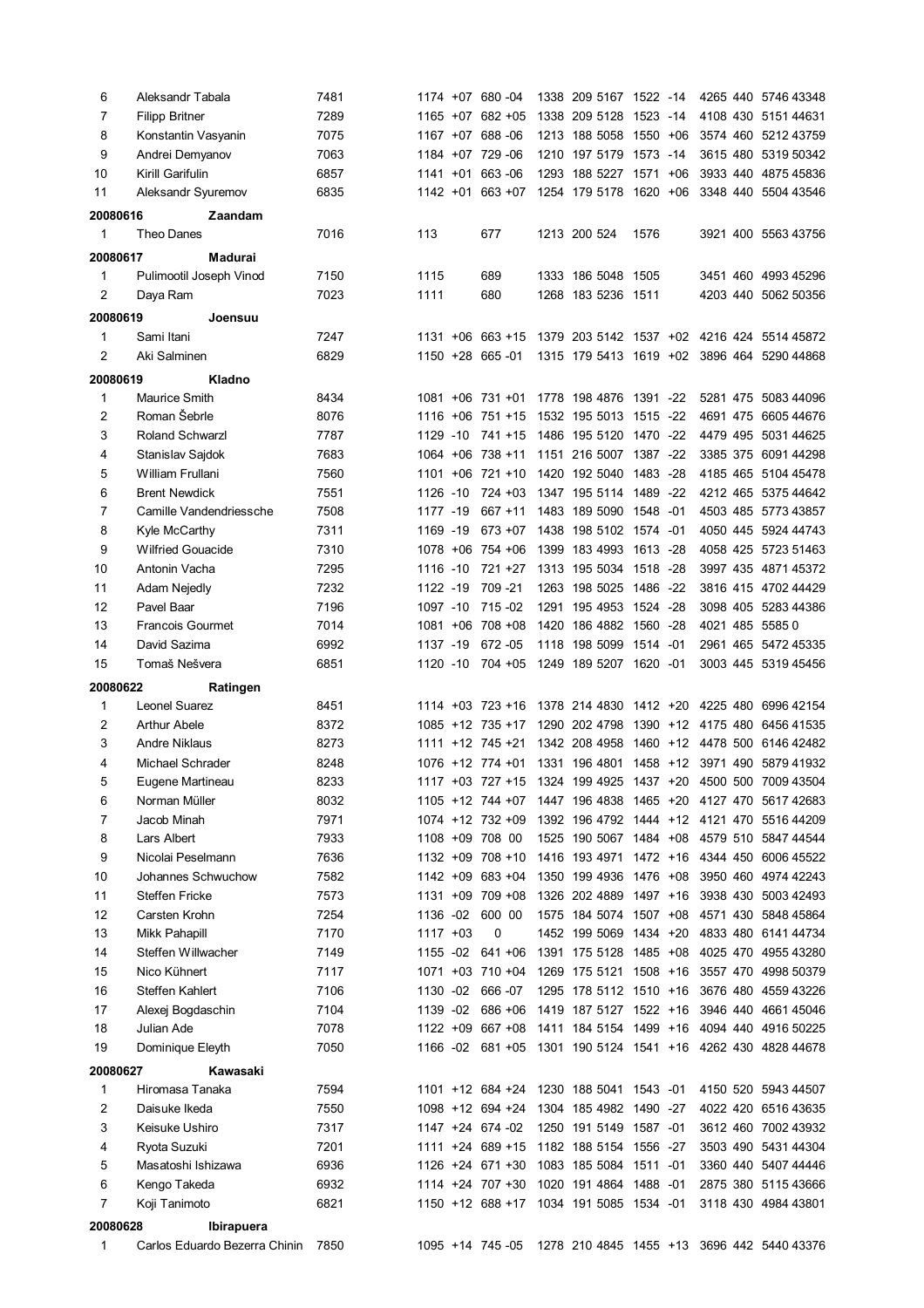| 2        | Ivan Scolfaro Caetano da Silva       | 7658 |             |     | 1117 +14 715 +12 |      | 1342 195 4951 1476 +13                  |          |       |  | 3992 452 5581 43463                                         |
|----------|--------------------------------------|------|-------------|-----|------------------|------|-----------------------------------------|----------|-------|--|-------------------------------------------------------------|
| 3        | Luiz Alberto Cardoso de Araujo       | 7546 |             |     | 1085 +14 744 +03 |      | 1318 183 4896 1394 +13                  |          |       |  | 3964 422 5020 44841                                         |
| 4        | Odirlei Carlos Pessoni               | 7427 |             |     | 1106 +14 673 +09 |      | 1416 201 5174 1502 +13                  |          |       |  | 4449 452 5647 51267                                         |
| 5        | Anderson Estevao Venancio            | 7255 |             |     | 1094 +14 703 -08 |      | 1283 192 5018 1517 +13                  |          |       |  | 3593 432 5856 50499                                         |
| 6        | Denis Almeida Parreiras de Sant 7141 |      |             |     | 1110 +14 713 -09 |      | 1398 201 4849 1510 +03                  |          |       |  | 3574 372 4391 45722                                         |
| 7        | Diego dos Santos P. Araujo           | 6836 |             |     | 1116 +14 722 00  |      | 841 210 4938 1481 +03                   |          |       |  | 3091 352 4457 44276                                         |
| 20080628 | <b>Suzhou</b>                        |      |             |     |                  |      |                                         |          |       |  |                                                             |
| 1        | Qi Haifeng                           | 7801 |             |     | 1126 +06 723 +05 |      | 1295 194 4993 1474 -05                  |          |       |  | 4608 450 6184 43670                                         |
| 2        | Liu Haibo                            | 7736 |             |     | 1135 +08 728 +06 | 1331 | 209 5028                                | 1486     | $+06$ |  | 4299 450 5341 43633                                         |
| 3        | Hong Qingyang                        | 7319 |             |     | 1113 +06 705 +04 |      | 1264 185 5171                           | 1493 -05 |       |  | 4316 460 5731 50441                                         |
| 4        | Zhu Hengjun                          | 7289 | 1100        |     | $+08$ 727 $+07$  |      | 1176 182 5063                           | 1448 +06 |       |  | 3968 450 5259 45817                                         |
| 5        | Lin Qingquan                         | 6999 | 1126        |     | $+05$ 691-04     |      | 1247 179 5182 1576                      |          | -06   |  | 3885 420 6275 45938                                         |
| 6        | Wang Jianbo                          | 6982 |             |     | 1162 +05 694 +01 |      | 1384 185 5499                           | 1498     | -06   |  | 4589 440 5794 53142                                         |
| 7        | Lu Baoyin                            | 6824 |             |     | 1130 +06 644 -07 |      | 1151 188 5249                           | 1496     | -05   |  | 3948 430 4995 45813                                         |
| 8        | Zhang Jianxin                        | 6807 |             |     | 1097 +06 667 +05 |      | 1192 182 4970 1466 +06                  |          |       |  | 3029 380 4902 44762                                         |
| 20080629 | Hengelo                              |      |             |     |                  |      |                                         |          |       |  |                                                             |
| 1        | Andrei Krauchanka                    | 8585 |             |     | 1098 +12 768 +05 |      | 1422 213 4817 1417 +04                  |          |       |  | 4185 520 6409 42992                                         |
| 2        | Romain Barras                        | 7974 |             |     | 1140 +12 686 +12 |      | 1483 195 4961 1446                      |          | +04   |  | 4418 490 6088 42880                                         |
| 3        | Andres Raja                          | 7964 |             |     | 1096 +06 758 +21 |      | 1433 201 4933 1439                      |          | 00    |  | 3837 470 5658 44199                                         |
| 4        | Aliaksandr Parkhomenka               | 7943 |             |     | 1129 +04 671 +13 |      | 1542 192 5071                           | 1510     | -09   |  | 4610 480 6967 43518                                         |
| 5        | Pelle Rietveld                       | 7833 |             |     | 1098 +12 681 +12 |      | 1337 189 4866                           | 1461     | $+04$ |  | 3811 500 6683 44441                                         |
| 6        | Ludo van der Plaat                   | 7774 |             |     | 1098 +06 718 +14 |      | 1410 195 5014                           | 1552     | 00    |  | 4095 490 6531 45618                                         |
| 7        | Ingmar Vos                           | 7760 |             |     | 1095 +04 726 +19 |      | 1267 204 5032 1490                      |          | -09   |  | 3889 430 6232 42982                                         |
| 8        | Vasili Kharlamov                     | 7735 |             |     | 1130 +07 715 +28 |      | 1400 189 5003                           | 1543     | $+08$ |  | 4458 480 5948 43541                                         |
| 9        | Julien Choffart                      | 7703 |             |     | 1114 +04 723 +16 |      | 1366 198 4977                           | 1494     | -09   |  | 4069 460 5475 43676                                         |
| 10       | <b>Aleksandr Kislov</b>              | 7683 | 1120        |     | $+06$ 706 $+26$  |      | 1439 204 5192                           | 1480     | 00    |  | 4227 510 4801 44756                                         |
| 11       | Mikalai Shubianok                    | 7632 |             |     | 1132 +07 675 +23 |      | 1402 186 5058                           | 1490     | $+08$ |  | 4534 440 6420 43368                                         |
| 12       | Dawid Pyra                           | 7611 |             |     | 1104 +06 690 00  |      | 1262 198 4848                           | 1469     | 00    |  | 3511 480 5497 43845                                         |
| 13       | Franck Logel                         | 7591 |             |     | 1110 +07 719 +12 |      | 1185 195 4976                           | 1476     | $+08$ |  | 3999 500 5192 44597                                         |
| 14       | David Gomez Martinez                 | 7578 |             |     | 1123 +06 692 +19 |      | 1356 183 4975                           | 1452     | 00    |  | 3976 440 6248 43398                                         |
| 15       | Madis Kallas                         | 7552 |             |     | 1114 +12 725 +32 |      | 1423 195 5163                           | 1484     | $+04$ |  | 4415 460 5045 45239                                         |
| 16       | Marcin Drozdz                        | 7521 |             |     | 1139 +12 694 +11 |      | 1426 207 5218                           | 1499     | $+04$ |  | 3948 480 6006 50636                                         |
| 17       | Tarmo Riitmuru                       | 7515 |             |     | 1113 +04 696 +12 |      | 1359 198 5100                           | 1500     | -09   |  | 4316 440 5102 43569                                         |
| 18       | Aliaksandr Korzun                    | 7500 |             |     | 1075 +06 683 -08 |      | 1305 198 4957 1495                      |          | 00    |  | 3750 450 5718 45435                                         |
| 19       | Mikhail Logvinenko                   | 7470 |             |     | 1125 +12 674 00  |      | 1299 186 5034 1453                      |          | $+04$ |  | 4419 470 4611 42786                                         |
| 20       | Oscar Gonzalez Garrido               | 7387 |             |     |                  |      | 1139 +07 716 +17 1228 198 5116 1495 +08 |          |       |  | 3817 450 5074 42974                                         |
| 21       | Lukasz Placzek                       | 7244 | 1118        | +04 | 701 - 13         |      | 1315 192 5062 1608 -09                  |          |       |  | 3860 410 6082 44344                                         |
| 22       | Mikk Mihkel Arro                     | 7195 |             |     | 1106 +07 689 +18 |      | 1429 183 5235 1513 +08                  |          |       |  | 4115 440 5690 50913                                         |
| 23       | Alvaro Contreras Polin               | 7087 |             |     | 1143 +04 704 +08 |      | 1218 183 5008 1574 -09                  |          |       |  | 3315 430 5530 42791                                         |
| 24       | Agustin Felix Esbri                  | 6858 |             |     | 1134 +12 728 +10 |      | 1354 198 5225 1508 +04                  |          |       |  | 4269 480 4969 0                                             |
| 20080629 | Jyväskylä                            |      |             |     |                  |      |                                         |          |       |  |                                                             |
| 1        | Nicklas Wiberg                       | 8040 | 1114        | 00  | 695 - 06         |      | 1355 213 4925 1470 +08                  |          |       |  | 4268 400 7079 42025                                         |
| 2        | Olexiy Kasyanov                      | 7874 | 1067        | 00  | 735 +02          |      | 1386 195 4774 1450 +08                  |          |       |  | 4001 440 4889 42736                                         |
| 3        | Daniel Awde                          | 7751 | 1104        | 00  | 700 - 07         |      | 1130 201 4722 1463 +08                  |          |       |  | 4099 460 5327 42852                                         |
| 4        | Mikko Halvari                        | 7719 | 1111        | 00  | 692 - 10         |      | 1421 186 5024 1499 +08                  |          |       |  | 4968 450 6370 45389                                         |
| 5        | Benjamin Hazell                      | 7528 | $1130 + 11$ |     | $672 + 02$       |      | 1366 195 4946 1494 +17                  |          |       |  | 4305 440 5127 42813                                         |
| 6        | Mykola Shulha                        | 7460 | 1132 +11    |     | $680 + 13$       |      | 1484 183 4978 1488 +17                  |          |       |  | 4596 420 5706 44875                                         |
| 7        | <b>Björn Barrefors</b>               | 7405 |             |     | 1127 +17 722 +04 |      | 1277 204 5087 1456 +13                  |          |       |  | 3843 450 4712 44846                                         |
| 8        | Josef Karas                          | 7347 | 1120        | 00  | $713 + 03$       |      | 1366 183 5027 1511 +08                  |          |       |  | 4539 440 4744 44836                                         |
| 9        | Samuel Linden                        | 7307 | 1147 +11    |     | 657 - 02         |      | 1380 198 4957 1499 +17                  |          |       |  | 3948 420 5311 43908                                         |
| 10       | Attila Szabo                         | 7286 | 1120        | 00  | 650 - 14         |      | 1396 195 5122 1501 +08                  |          |       |  | 4070 440 5940 50305                                         |
| 11       | Tero Ojala                           | 7284 | 1152 +11    |     | $679 + 02$       |      | 1326 186 5114 1587 +17                  |          |       |  | 4084 440 6583 44312                                         |
| 12       | Adam Formanek                        | 7282 | 1150 -05    |     | 660 - 05         |      | 1223 189 4978 1520 +28                  |          |       |  | 3900 450 5437 42522                                         |
| 13       | Franco Luigi Casiean                 | 7199 | 1091 -05    |     | 689 - 06         |      | 1226 195 5299 1478 +28                  |          |       |  | 4107 450 5118 50349                                         |
| 14       | Lukas Lanthaler                      | 7116 | 1114 +11    |     | 661 - 05         |      | 1161 186 4925 1457 +17                  |          |       |  | 3813 430 4949 44648                                         |
| 15       | Pavel Baar                           | 7091 | 1097 +17    |     | 687 + 04         |      | 1293 186 4869 1500 +13                  |          |       |  | 3654 430 4286 45445                                         |
| 16       | Paolo Mottadelli                     | 7079 | 1119        | 00  | 654 - 11         |      | 1334 174 5087 1496 +08                  |          |       |  | 4238 440 5316 45644                                         |
| 17       | Peter Skoumal                        | 7045 | 1122 -05    |     | $679 + 03$       |      | 1249 177 5041 1599 +28                  |          |       |  | 3898 470 4546 43432                                         |
| 18       | Oleksandr Marchuhaytes               | 7012 |             |     | 1123 +17 641 -07 |      | 1301 189 4958 1586 +13                  |          |       |  | 3670 460 4957 45327                                         |
| 19       | <b>Richard Reeks</b>                 | 7009 |             |     |                  |      |                                         |          |       |  | 1125 +17 681 +04 1127 198 5023 1479 +13 3571 430 4487 45063 |